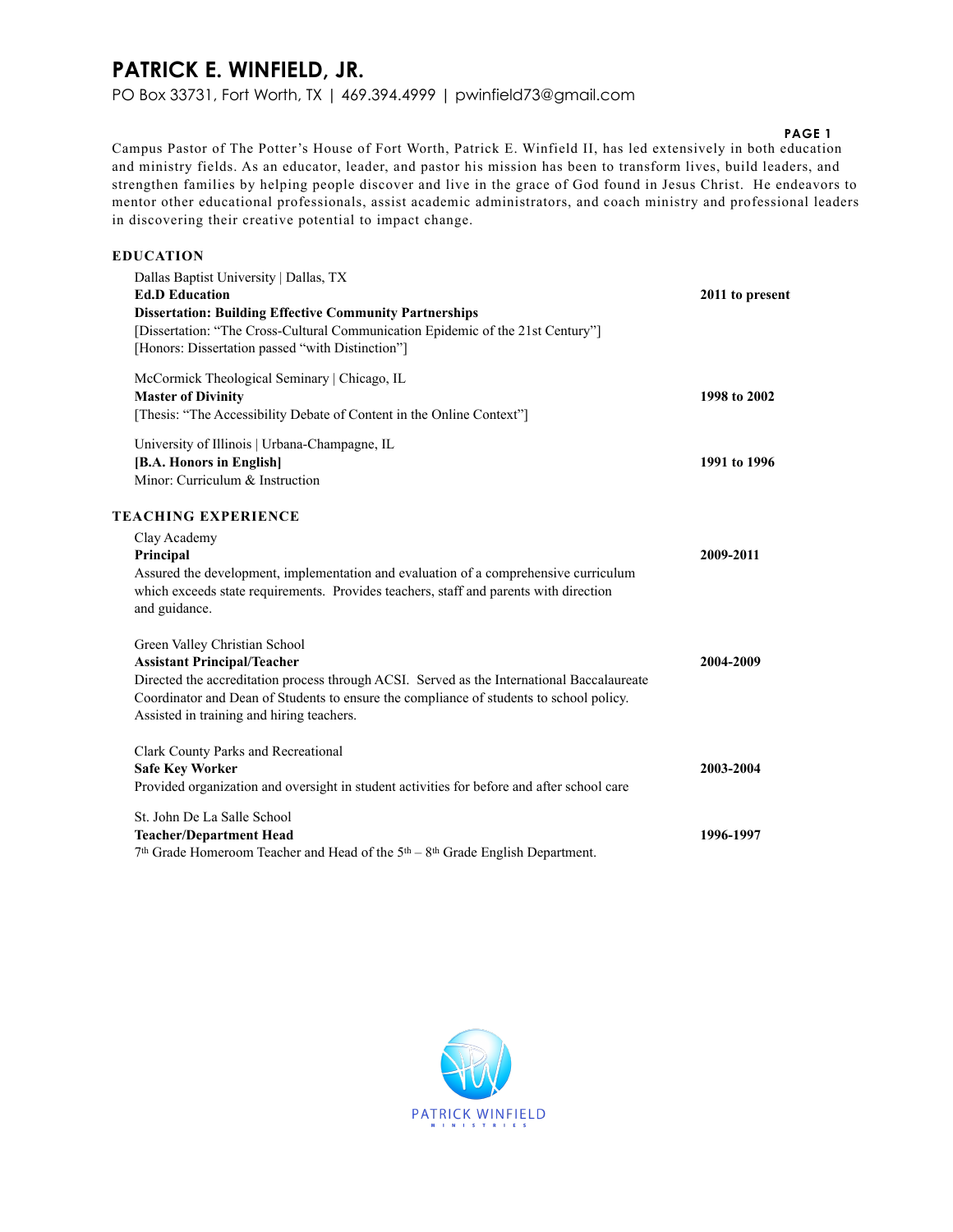## **PATRICK E. WINFIELD, JR.**

PO Box 33731, Fort Worth, TX | 469.394.4999 | pwinfield73@gmail.com

| <b>RELATED EXPERIENCE</b>                                                                                                                                                                                                                                                                                                                                                                                                                                                                                                                                                                                                                                                                                                                                                                                                    | PAGE <sub>2</sub>                               |
|------------------------------------------------------------------------------------------------------------------------------------------------------------------------------------------------------------------------------------------------------------------------------------------------------------------------------------------------------------------------------------------------------------------------------------------------------------------------------------------------------------------------------------------------------------------------------------------------------------------------------------------------------------------------------------------------------------------------------------------------------------------------------------------------------------------------------|-------------------------------------------------|
| Outreach and humanitarian efforts extend to the Woodhaven Community and abroad<br>$\bullet$<br>Navigated the transition of Clay Academy, in Dallas Texas, from a private<br>Christian school to a public charter school<br>When he arrived at Clay Academy there were 65 students, PreK-3 thru 8th grade<br>$\circ$<br>When he left, the Charter there 185 students from grades K thru 8th.<br>$\circ$<br>Highlighted in Texas Metro News as an "advocate for education".<br>$\bullet$<br>$\bullet$<br>Serves as the Chairman of the Fort Worth<br>Independent School District (FWISD) Eastside Pastor's Network<br>$\bullet$<br>Conducts Educational and Religious "Leadership 101" Workshops<br>for leaders across the country and abroad; empowering leaders<br>with tools to advance themselves and their organizations. | 2011 to present<br>2010<br>2015<br>2016<br>2014 |
| <b>MINISTRY ENDEAVORS</b>                                                                                                                                                                                                                                                                                                                                                                                                                                                                                                                                                                                                                                                                                                                                                                                                    |                                                 |
| $\bullet$<br>Instrumental in revitalizing The Potter's House of Fort Worth Church                                                                                                                                                                                                                                                                                                                                                                                                                                                                                                                                                                                                                                                                                                                                            | $2011$ - present                                |
| from an approximate 500 person membership to now over a 3,500                                                                                                                                                                                                                                                                                                                                                                                                                                                                                                                                                                                                                                                                                                                                                                |                                                 |
| person thriving campus with over 40 active in-and outreach ministries                                                                                                                                                                                                                                                                                                                                                                                                                                                                                                                                                                                                                                                                                                                                                        |                                                 |
| $\bullet$<br>Workshop clinician and panelist for International Pastors                                                                                                                                                                                                                                                                                                                                                                                                                                                                                                                                                                                                                                                                                                                                                       | 2016                                            |
| and Leaders Conference hosted by Bishop T. D. Jakes                                                                                                                                                                                                                                                                                                                                                                                                                                                                                                                                                                                                                                                                                                                                                                          |                                                 |
| ٠<br>Leads educational/missionary efforts for Fervent Academy in Cebu, Philippines                                                                                                                                                                                                                                                                                                                                                                                                                                                                                                                                                                                                                                                                                                                                           | 2015                                            |
| $\bullet$<br>Featured speaker at the bi-annual MegaFest Conference                                                                                                                                                                                                                                                                                                                                                                                                                                                                                                                                                                                                                                                                                                                                                           | 2015                                            |
| hosted by Bishop T. D. Jakes - ManPower                                                                                                                                                                                                                                                                                                                                                                                                                                                                                                                                                                                                                                                                                                                                                                                      |                                                 |
| ٠<br>Organizer of an annual Family Enrichment Conference                                                                                                                                                                                                                                                                                                                                                                                                                                                                                                                                                                                                                                                                                                                                                                     | 2013                                            |
| that addresses the specific needs of the Christian Family.                                                                                                                                                                                                                                                                                                                                                                                                                                                                                                                                                                                                                                                                                                                                                                   |                                                 |
| ٠<br>Establishmentarian – Sr. Pastor of a 800+ membership church in Las Vegas, NV.                                                                                                                                                                                                                                                                                                                                                                                                                                                                                                                                                                                                                                                                                                                                           | $2003 - 2009$                                   |
| Youth Pastor<br>$\bullet$                                                                                                                                                                                                                                                                                                                                                                                                                                                                                                                                                                                                                                                                                                                                                                                                    | $1997 - 2003$                                   |
| <b>PUBLICATIONS AND PAPERS</b>                                                                                                                                                                                                                                                                                                                                                                                                                                                                                                                                                                                                                                                                                                                                                                                               |                                                 |
| "25 People to Watch" Dallas, Weekly                                                                                                                                                                                                                                                                                                                                                                                                                                                                                                                                                                                                                                                                                                                                                                                          | <b>February 27, 2013</b>                        |
| http://www.dallasweekly.com/news/metro/article_c6b2844e-8121-11e2-8ecb-001a4bcf6878.html<br>$\circ$                                                                                                                                                                                                                                                                                                                                                                                                                                                                                                                                                                                                                                                                                                                          |                                                 |
| http://www.dallasweekly.com/news/metro/image_07b4b41e-81d4-11e2-9980-001a4bcf6878.html<br>$\circ$                                                                                                                                                                                                                                                                                                                                                                                                                                                                                                                                                                                                                                                                                                                            |                                                 |

### **LANGUAGES**

English – native Language French – speak, read and write with basic competence